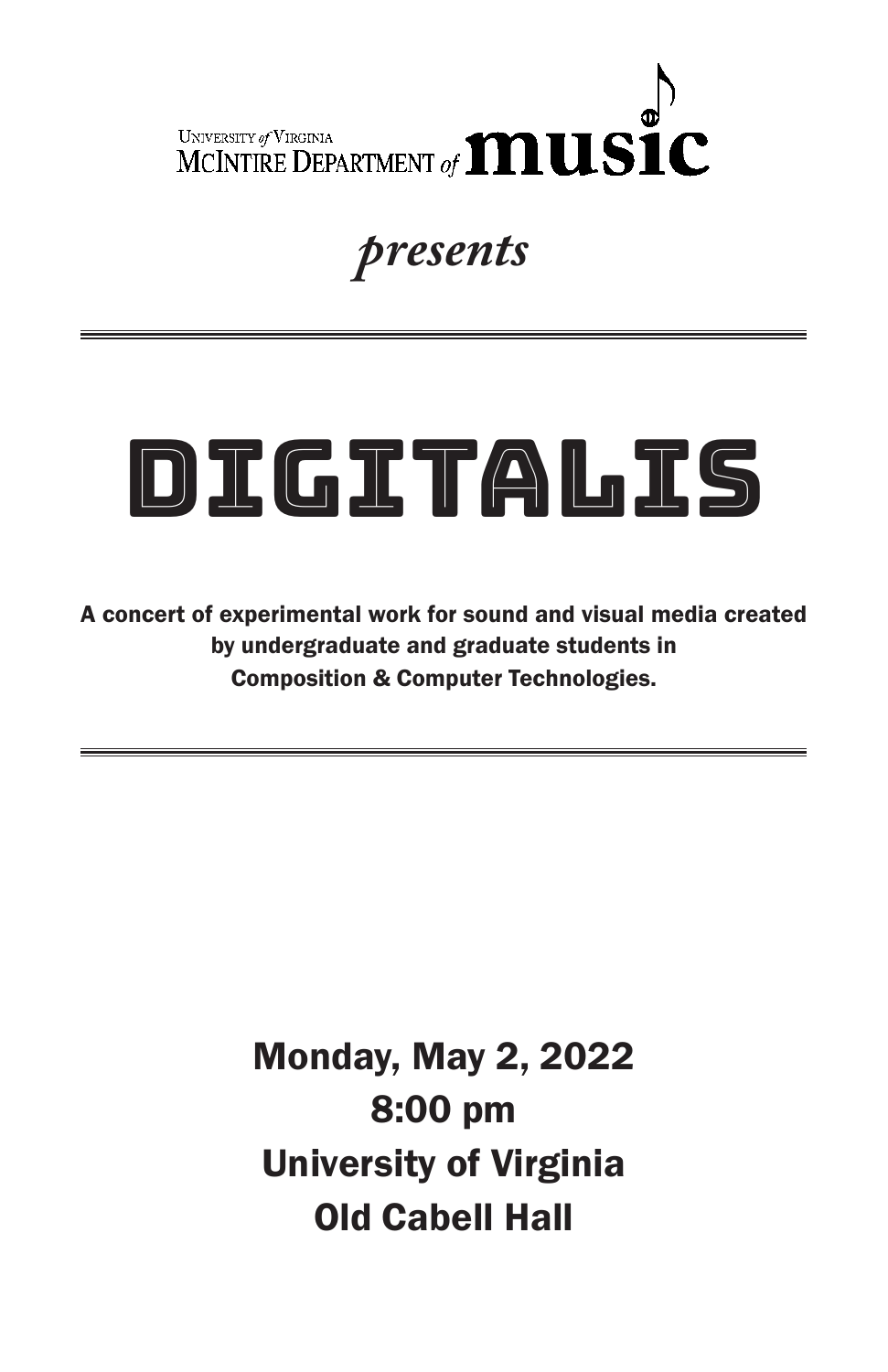# Program

| <b>Braincheck</b>                                      | Mice                          |
|--------------------------------------------------------|-------------------------------|
| For interactive computer music and video               |                               |
| Third EV Live Performance for Digitalis on May 2, 2022 | <b>Brian Lindgren</b>         |
| Goodnight and Go Remix                                 | Michael Bienkowski            |
| <b>Night Driving</b>                                   | <b>Heather Mease</b>          |
| Miskets & Canicas                                      | Matias Vilaplana & Anıl Çamcı |
| Verdes Sol Lost Todo                                   | $_o$ egf                      |
| Charlottesville Azure-Scarletsville                    | Devon Gildea                  |
| The Best Sounds of 2022 (Q1: January-April)            | Heather Mease & Alex Christie |
| peculiar convergance chamber                           | Varun Kishore                 |
| Modern Jonnie Remix, track 5                           | Becky Brown                   |

*BeSpoke* Jeff Dutter

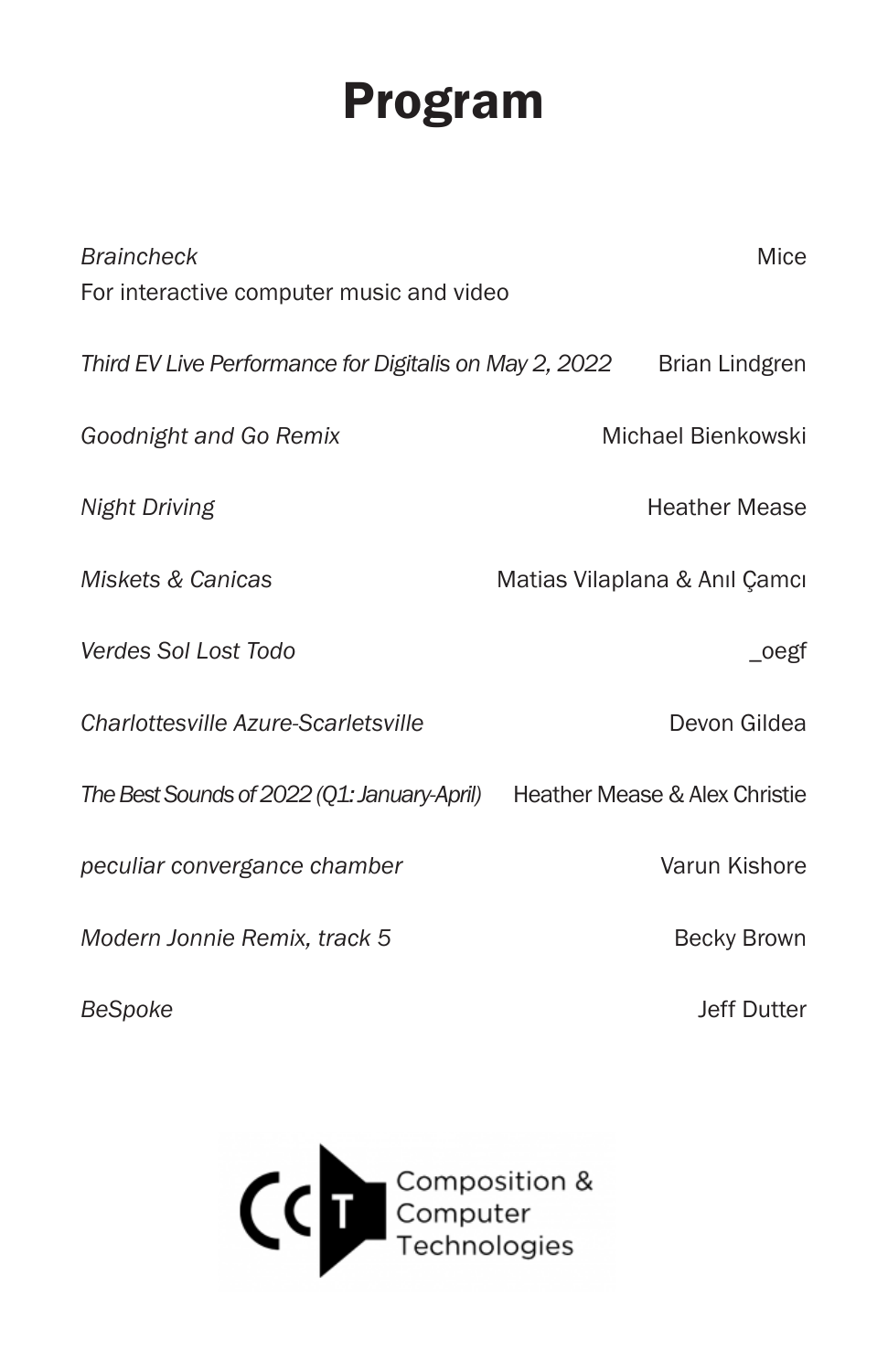# Program Notes

#### *Braincheck*

"Braincheck" is an ensemble piece for interactive computer-generated audio-visuals. The piece was created for the Let There Be Light Festival, 2021. Each member of the ensemble programmed their own audiovisual instrument in Max/MSP/Jitter that generates OpenGL with computergenerated audio, and then the musicians perform with the generated video as a kind of score. Matthew Burtner teaches MICE/Performance with Computers (MUSI 4600/MUEN 2650) in the Music Department at UVA.

MICE (Mobile Interactive Computer Ensemble) Jack Goodman Colin Davis Jeff Dutter Devon Gildea Guest Director, Alex Christie

#### *Third EV Live Performance for Digitalis on May 2, 2022*

"Third EV Live Performance for Digitalis on May 2, 2022" is the third EV live performance. The EV is a hybrid synthesizer and digital/acoustic stringed-instrument. The instrument's FFT convolution algorithms combined with the unique and expressive synthesizer create a gritty and textured realism. Using a novel pitch-tracking technology, the instrument archives both a high accuracy and low latency; it overcomes the hurdles that have historically plagued pitch-tracking or 'MIDI' stringed-instruments. This performance uses loop pedal and also visuals generated by the EV's audio processing algorithms.

Brian Lindgren is a violist and composer based in Charlottesville, VA. He is pursuing his PhD in Music Composition and Computer Technologies at the University of Virginia. He holds a BA from the Eastman School of Music (John Graham) and an MFA in Sonic Arts from Brooklyn College (Morton Subotnick, Doug Geers). His work has been featured in the NYC Electroacoustic Music Festival and International Computer Music Conference. He has performed with Alarm Will Sound and Wordless Music, recorded for Tyondai Braxton (Warp), RA The Rugged Man (Nature Sounds), David Liptak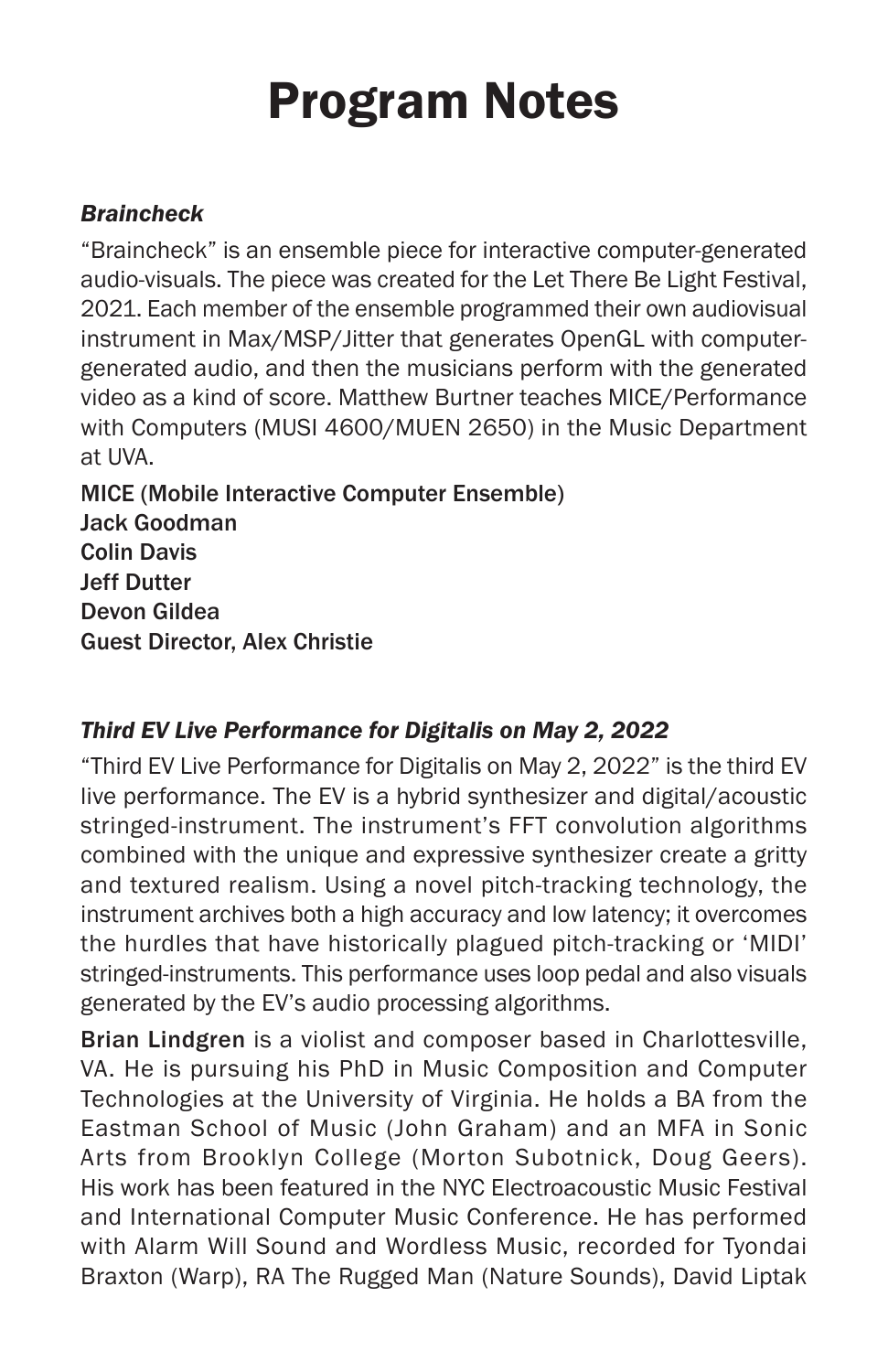(Bridge) and Joe Phillips (New Amsterdam). He was a semi-finalist in the 2022 Guthman Musical Instrument Competition for the EV. More info: @BKLindgren/Instagram

#### *Goodnight and Go Remix*

This is a remix I made of Ariana Grande's song Goodnight & Go. It is an original instrumental fully produced, mixed & mastered by myself. I think this is a great song to listen to during the summer time.

Michael Bienkowski is a 3rd year student from Islip, New York. He is an American Studies major & self taught music producer.

#### *Night Driving*

If you close your eyes while driving, you can almost hear the road. Heather Mease composes and complains.

#### *Miskets & Canicas*

"Miskets and Canicas" is a networked piece for two performers playing a virtual interface for musical expression (VIME). A VIME is a kind of musical interface that exploits the unique affordances of VR for musical creativity. The specific VIME used in "Miskets and Canicas" allows the performers to construct musical structures by placing a range of resonant virtual objects on the pathway of marbles falling off of 4 pipes in the virtual environment. These objects can be spawned, destroyed, muted and positioned arbitrarily. They can also be repitched on a predetermined scale. The pipes can be set to release marbles in varying time divisions, allowing complex polyrhythmic structures to be created. In "Miskets and Canicas", two networked performers build a single musical structure based on a semi-deterministic rule system. The VIME designed with Unity acts as a shared environment that controls both the multiplayer performance over the network and the display of the virtual space to the audience. The structured improvisations of the performers and the minute construction (and deconstruction) of the building blocks give the system an inherently indeterminate behavior.

#### Matias Vilaplana

My creative practices involve recording/mixing, music composition, musical interaction design, ensemble improvisation with live audio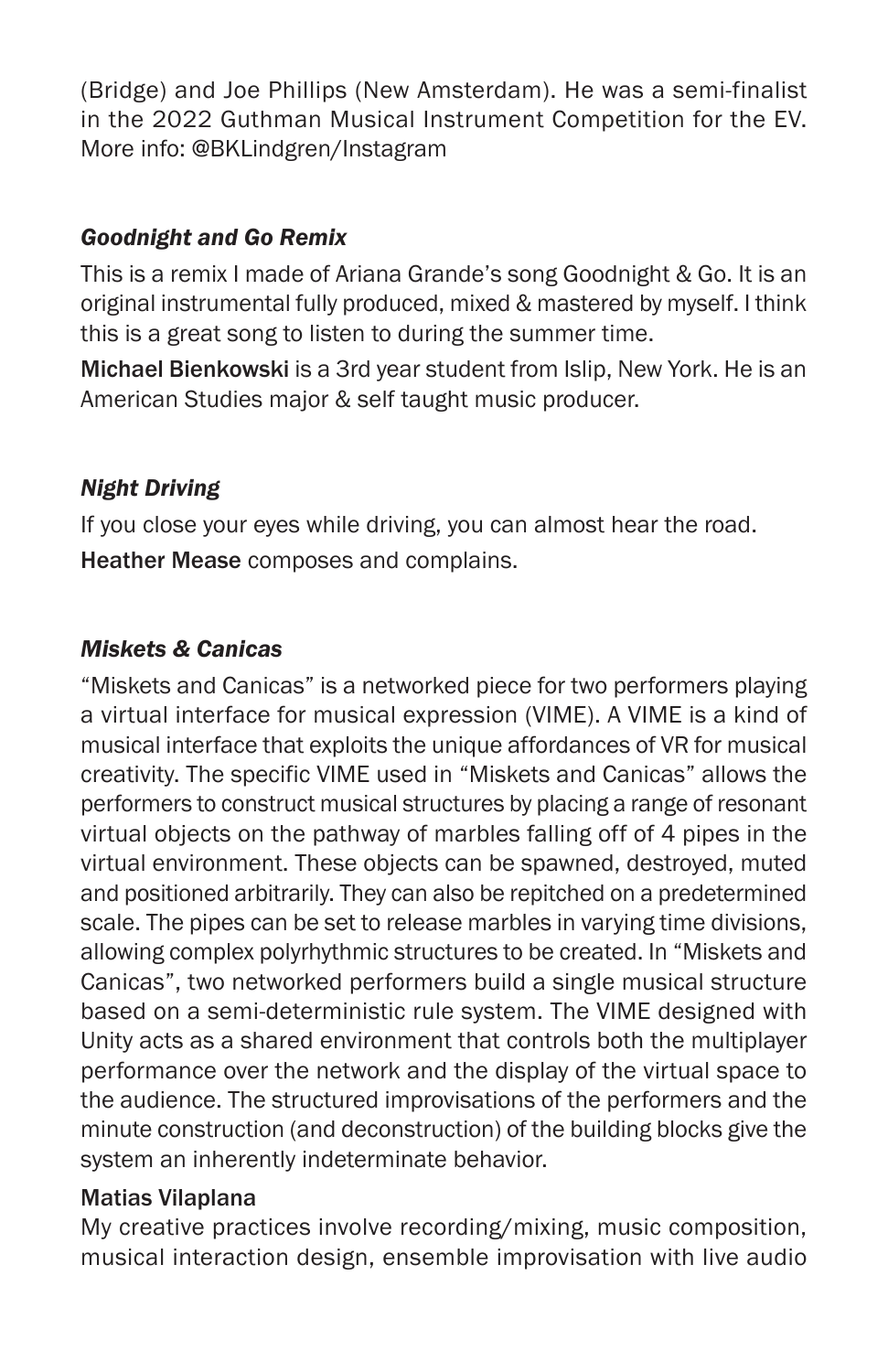processing and drawing. I'm currently focused on researching embodiment and music interaction in virtual environments using consumer grade HMDs and Motion Capture technology through practice-based approaches. I hold a Bachelor of Fine Arts with distinction in Music Technology from Universidad de Chile in Santiago, as well as an M.A. in Media Arts from University of Michigan and I'm currently a PhD candidate in the Composition and Computer Technologies program at the University of Virginia.

#### Anıl Çamcı

I am an Assistant Professor of Performing Arts Technology at the University of Michigan. I investigate ways of worldmaking through multimedia artworks and research in the areas of virtual reality, humancomputer interaction, and spatial audio. Before joining the University of Michigan, I was a Postdoctoral Research Associate at the University of Illinois at Chicago's Electronic Visualization Laboratory, where I led research into immersive systems. Prior to this appointment, I was a faculty member of the Istanbul Technical University, Center for Advanced Studies in Music, where I founded the Sonic Arts Program. I conducted my PhD research at Leiden University's Academy of Creative and Performing Arts, in affiliation with the Institute of Sonology in The Hague, and the Industrial Design Department at Delft University of Technology. I studied Multimedia Engineering at the University of California, Santa Barbara's Media Arts and Technology Department. My works have been featured throughout the world in leading journals and conferences. I have been awarded various grants and scholarships including the Audio Engineering Society Fellowship and the ACM CHI Artist Grant.

#### *Verdes Sol Los Todo*

We humans are not the only beings with language: there is a language of animals. But, also, things have a language. Nature has a language, a language that is mute, and the fact that is mute does not mean that it is not a language. The spiritual content of language is a historical content. The passage of green time enriches words. There is a spiritual content that communicates in the green, which is a trace of the divine in us. Green language is a historical footprint.

Here nature does not refer only to living beings and the ecosystem, it also alludes to the world of things. Nature is history: it's natural history. And things are products of culture, historical products, the world of things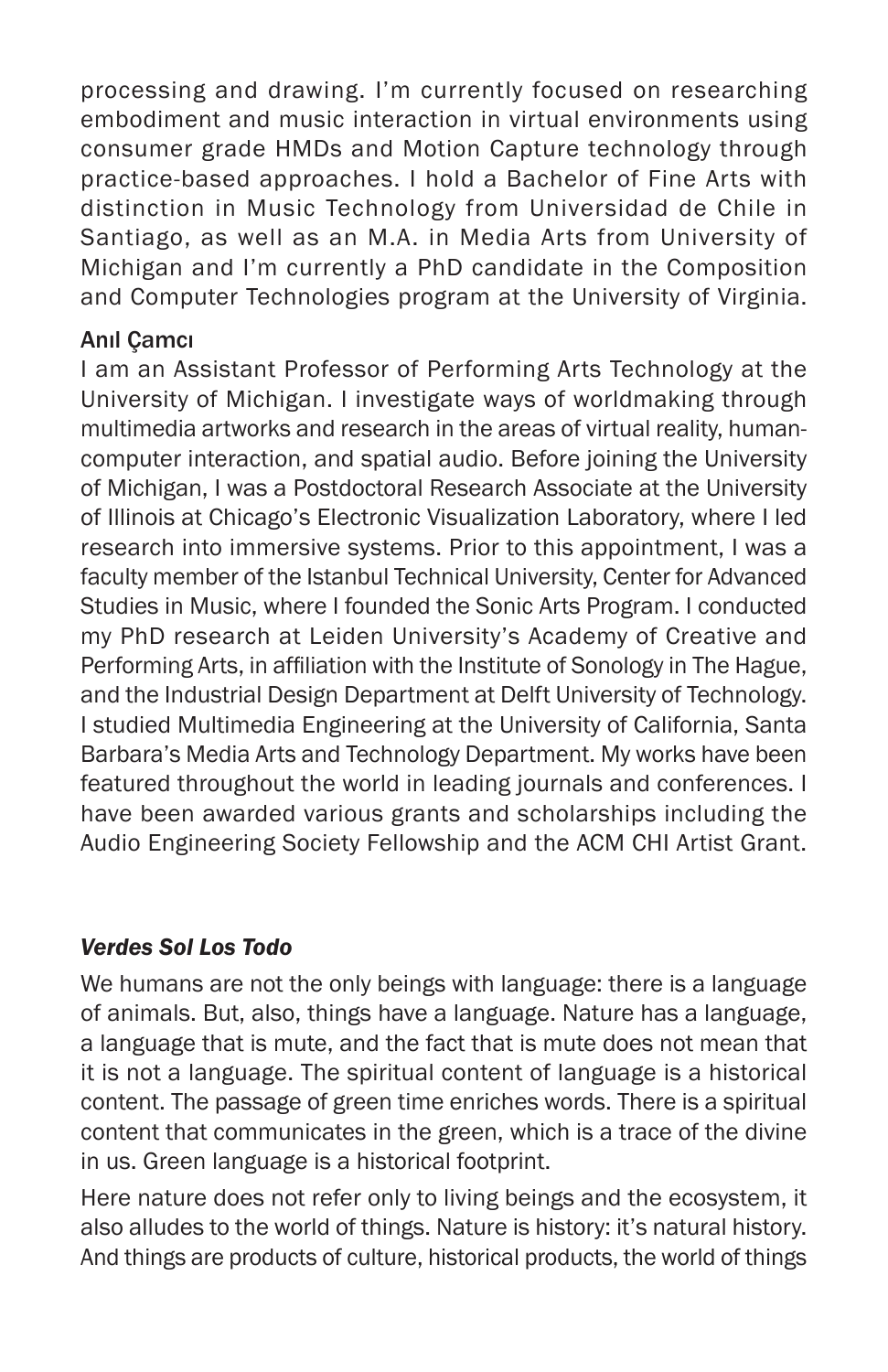is a world where nature unfolds itself and becomes a phenomenon of cultural green.

\_oegf: Human as an artist, inventor, magician, curator, teacher. After having deserted from two composition universities in Méjico, he specializes in Sonology (Koninklijk Conservatorium - Holland) and holds a Master's Degree in Contemporary Art as auditor (Aguascalientes). His work is inserted into reality by transducing it and sometimes attempts to function as an act of critical enunciation. His energies oscillate across fields of knowledge and sometimes enjoys collaborative work. Creator of Punto Ciego International Festival and artist of the infamous Guggenheim Aguascalientes, is mostly a self-taught artist although he holds an M.A. at Wesleyan and currently struggles towards a Ph.D at UVA.

#### *Charlottesville Azure-Scarletsville*

The piece is comprised of field recordings of populated areas made on UVA grounds during both day and night. This audio is processed via Diemo Schwartz's CataRT synthesizer for Max/MSP, but the features of this software have been expanded to accommodate the piece, and two instances of Windows are used.

Devon Gildea a third-year linguistics student who enrolled in Mobile Interactice Computer Ensemble out of interest in his first semester on grounds upon transferring to UVA.

#### *The Best Sounds of 2022 (Q1:January-April)*

A data-driven curated overview of 2022's best sounds thus far, a reflection and forecast giving listeners a direction to turn their ears in the months to come. Did your favorite sounds make the list?

Alex Christie is an inventor, curator, and entrepreneur working at the bleeding edge of important topics.

#### *peculiar convergance chamber*

Originally conceived for Zoom, peculiar convergence chamber requires performers to improvise while responding to animated video backgrounds across three movements: solids, circles, lines. Each performer is assigned a color, and must play when their assigned color appears in other performers' backgrounds. In this rendition, Zoom will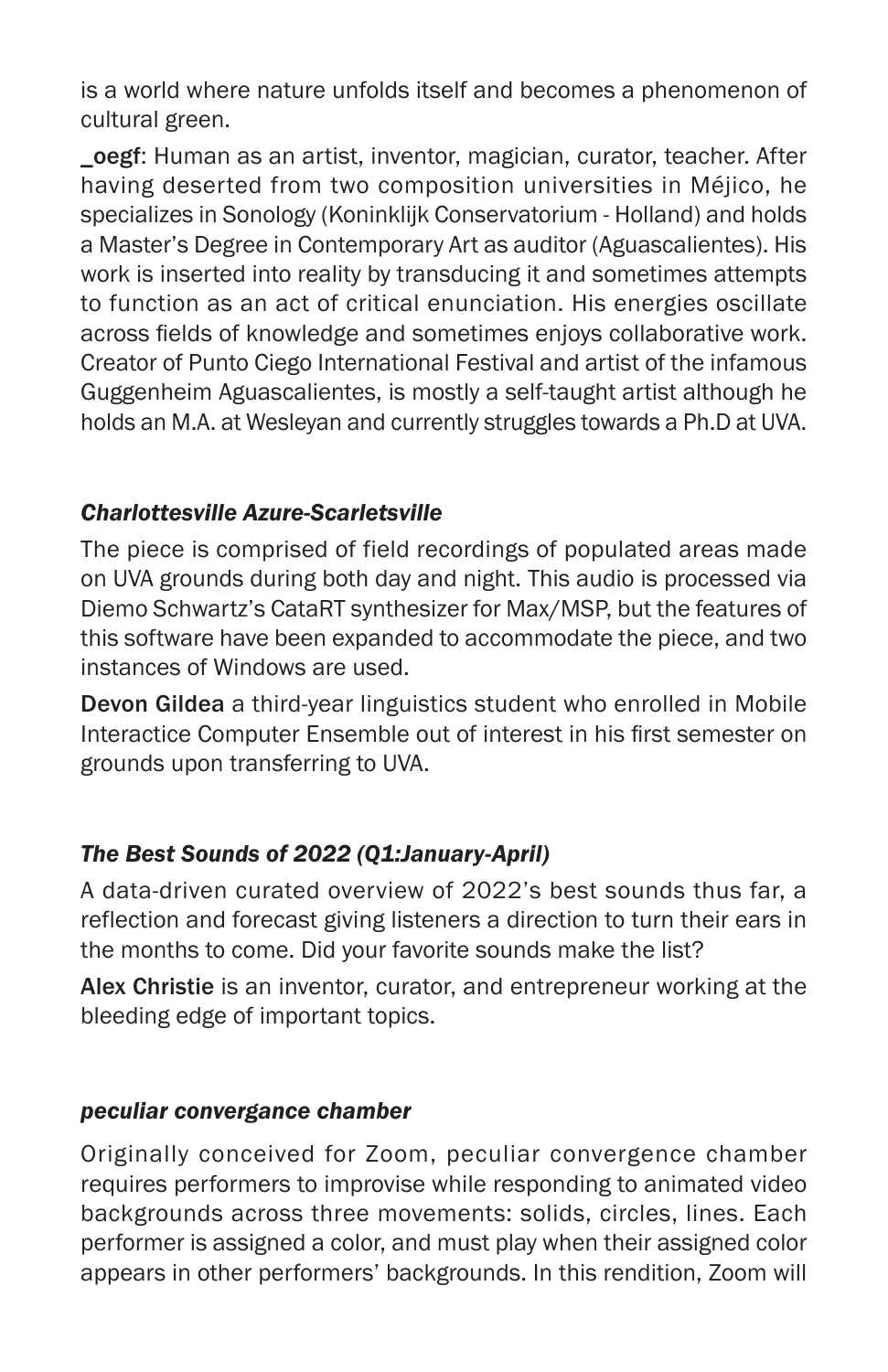be replaced by physical screens, but the rules of the game remain largely unchanged—each movement presents a set of possibilities for how to interpret the video (based on color, shape, movement), and transitions are cued by changes in the conductor's background.

#### Becky Brown, *harp* Kevin Davis, *cello* Owen Markow, *tenor saxophone* Varun Kishore, *screens*

Varun Kishore is a composer from Kolkata, India. His work explores interdisciplinary approaches to music technology, literature, and the audiovisual, with a focus on designing frameworks for composition and improvisation to investigate what he sees as the 'apocalyptic' nature of creative practice. His current areas of interest include drone music, digital instrument and interface design, alternative notation, and video.

Varun is a graduate of the University of West London (BMus Popular Music Performance, 2012) and Goldsmiths, University Of London (MMus Creative Practice, 2019). He is currently a PhD student in the Composition and Computer Technologies program at the University of Virginia.

#### *Modern Jonnie Remix, track 5*

Jonnie Z is a woman in her mid-90's, who gave me her lifetime's worth of cassette tapes in May 2021 when I went to visit my grandma in Oregon. Most of the tapes are from around 1985-1995. You could call this a portrait, but I don't think Jonnie is the only subject.

Becky Brown is a composer, harpist, artist, and web designer, interested in producing intensely personal works across the multimedia spectrum. She focuses on narrative, emotional exposure, and catharsis, with a vested interest in using technology and the voice to deeply connect with an audience, wherever they are. She is currently pursuing graduate studies in Composition and Computer Technologies at the University of Virginia.

#### *BeSpoke*

A two-wheeled test of photospatial relationships through cyclic sonic reactions, contemplating mobility through chromatic control.

Jeff Dutter is a graduating music student of photosonics and ecoacoustics, under the guidance of Alex Christie and Prof. Burtner. He is a member of the MICE ensemble and Professor A.D. Carson's